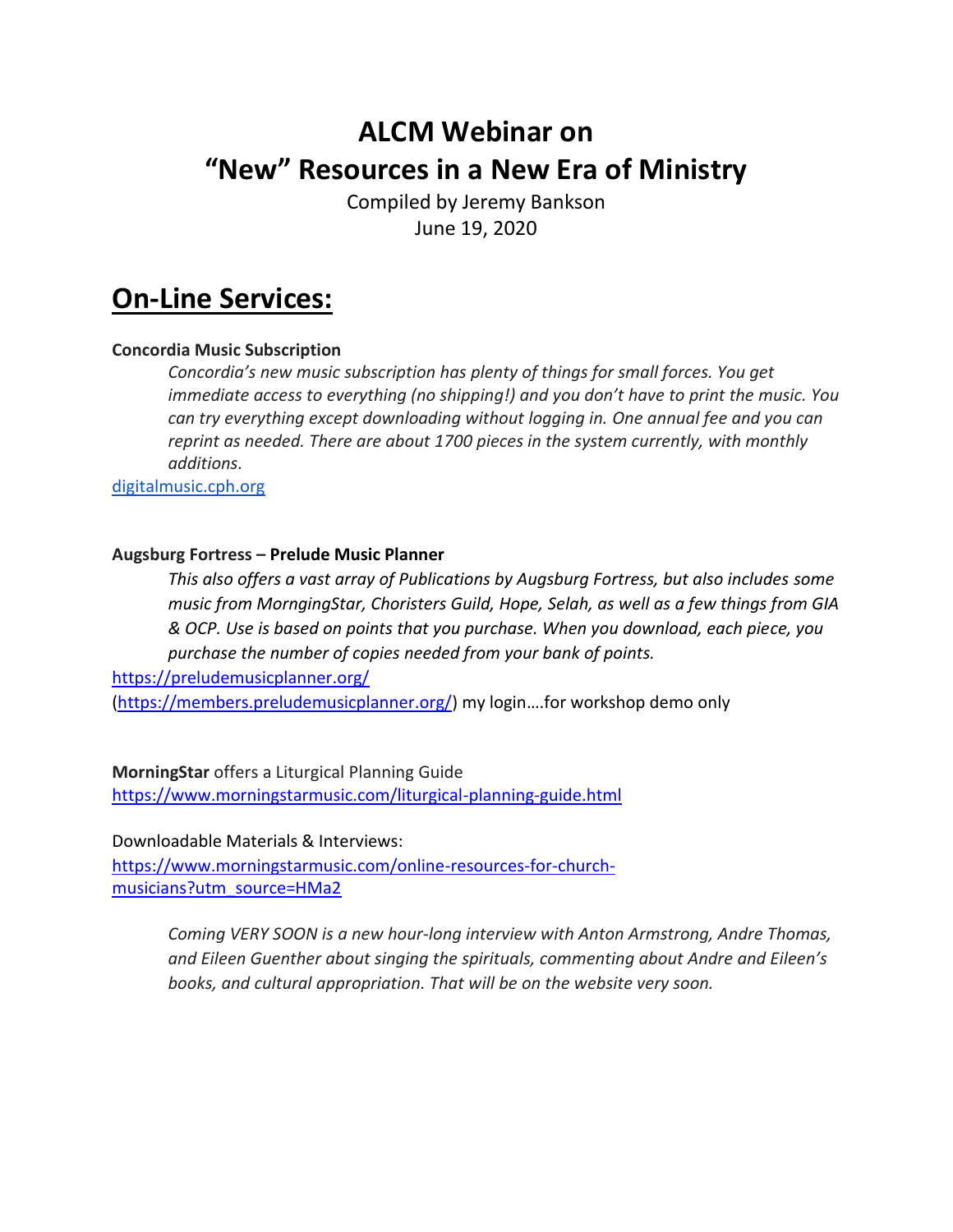# **Choral Resources-Vocal Solos & Duets**

### **\*Hymn Stanzas for Unison Choir**

<https://www.cph.org/p-34470-hymn-stanzas-for-unison-choir-set-2.aspx>

## **Treasures in Heaven**

Music for 2-Part Mixed Choirs K Lee Scott [https://www.augsburgfortress.org/store/product/4639/Treasures-in-](https://www.augsburgfortress.org/store/product/4639/Treasures-in-Heaven?__hstc=210075274.d50a3c91e72c280a7921bf0d7ab734f9.1546560000111.1546560000112.1546560000113.1&__hssc=210075274.1.1546560000114&__hsfp=998628806)[Heaven?\\_\\_hstc=210075274.d50a3c91e72c280a7921bf0d7ab734f9.1546560000111.154656000](https://www.augsburgfortress.org/store/product/4639/Treasures-in-Heaven?__hstc=210075274.d50a3c91e72c280a7921bf0d7ab734f9.1546560000111.1546560000112.1546560000113.1&__hssc=210075274.1.1546560000114&__hsfp=998628806) 0112.1546560000113.1& hssc=210075274.1.1546560000114& hsfp=998628806

## **Augsburg Easy Choirbook (Volume 1 & 2)**

Unison & 2-Part Mixed Vol. 1[: https://www.augsburgfortress.org/store/product/9780800676025/Augsburg-Easy-](https://www.augsburgfortress.org/store/product/9780800676025/Augsburg-Easy-Choirbook-Volume-1-Music-for-the-Church-Year)[Choirbook-Volume-1-Music-for-the-Church-Year](https://www.augsburgfortress.org/store/product/9780800676025/Augsburg-Easy-Choirbook-Volume-1-Music-for-the-Church-Year) Vol. 2[: https://www.augsburgfortress.org/store/product/9780800677510/Augsburg-Easy-](https://www.augsburgfortress.org/store/product/9780800677510/Augsburg-Easy-Choirbook-Volume-2-Music-for-the-Church-Year)[Choirbook-Volume-2-Music-for-the-Church-Year](https://www.augsburgfortress.org/store/product/9780800677510/Augsburg-Easy-Choirbook-Volume-2-Music-for-the-Church-Year)

## **\*With All My Heart: Contemporary Vocal Solos:**

Volume 1: Autumn & Winter

Volume 2: Spring & Summer

by [Phil Kadidlo](https://www.augsburgfortress.org/store/search?ss=Phil+Kadidlo)

*A volume of harmonically fresh, yet technically accessible music. Each accompaniment will be complete; but experienced improvising musicians may feel free to expand if desired. Additional solo instruments will be an option for some of the arrangements. A seasonal/lectionary index will also be included. Each book also contains a learning and demonstration compact disc.*

Volume 1: [https://www.augsburgfortress.org/store/product/9780800676841/With-All-My-](https://www.augsburgfortress.org/store/product/9780800676841/With-All-My-Heart-Contemporary-Vocal-Solos-Volume-1-Autumn-Winter)[Heart-Contemporary-Vocal-Solos-Volume-1-Autumn-Winter](https://www.augsburgfortress.org/store/product/9780800676841/With-All-My-Heart-Contemporary-Vocal-Solos-Volume-1-Autumn-Winter)

Volume 2: [https://www.augsburgfortress.org/store/product/9780800676858/With-All-My-](https://www.augsburgfortress.org/store/product/9780800676858/With-All-My-Heart-Contemporary-Vocal-Solos-Volume-2-Spring-Summer)[Heart-Contemporary-Vocal-Solos-Volume-2-Spring-Summer](https://www.augsburgfortress.org/store/product/9780800676858/With-All-My-Heart-Contemporary-Vocal-Solos-Volume-2-Spring-Summer)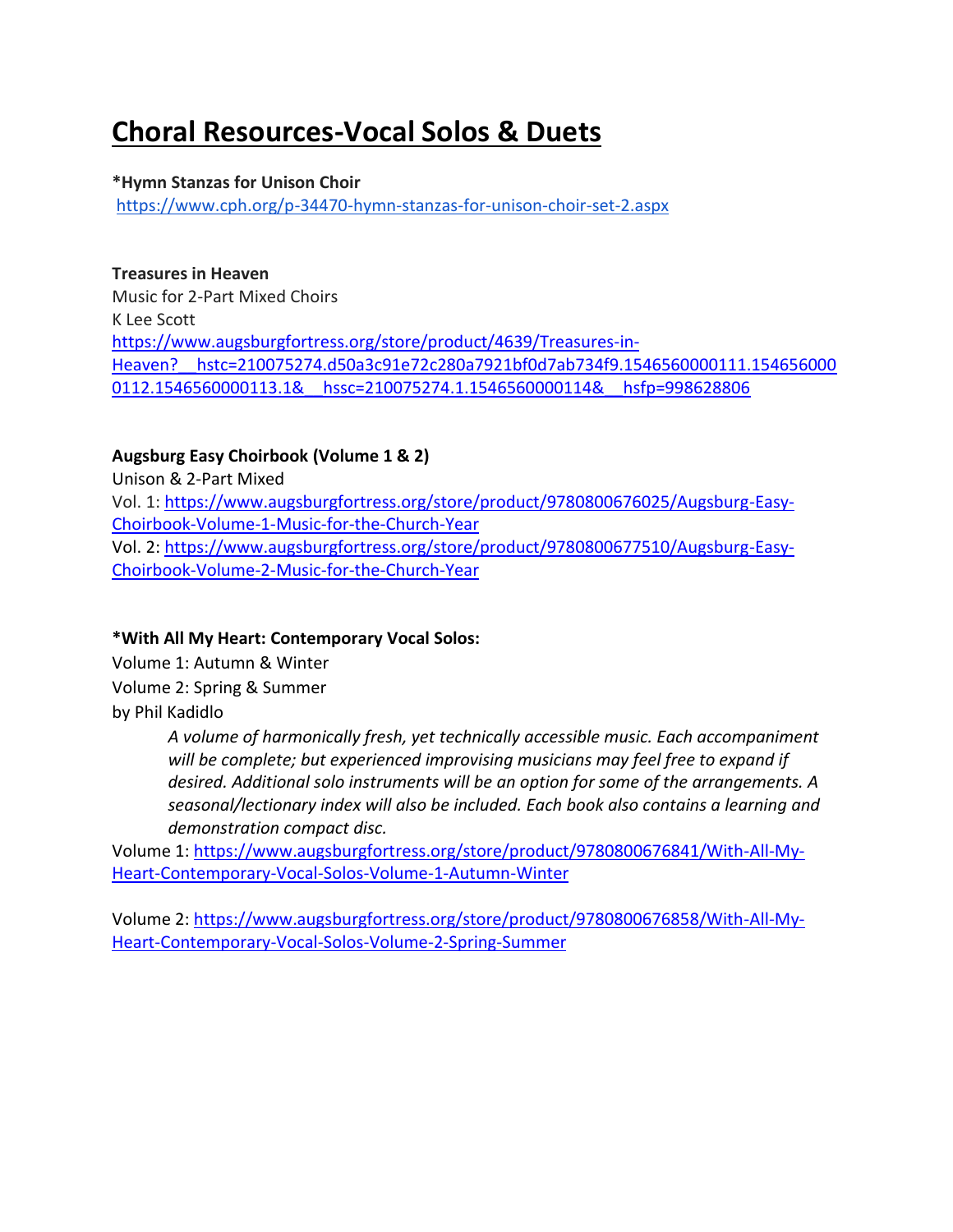#### **\*Sacred Vocal Duets for High & Low Voice**

Lloyd Larson

Audio Samples: [https://www.sheetmusicplus.com/title/sacred-vocal-duets-for-high-and-low](https://www.sheetmusicplus.com/title/sacred-vocal-duets-for-high-and-low-voice-sheet-music/3878364?utm_medium=cpc&adpos=&gclid=CjwKCAjwxLH3BRApEiwAqX9arSV1mI5MbPUsI7uBPJpycfqSUIcL-U0Z-pOIiCtBNB2nptTMvOHHzBoCOz4QAvD_BwE&d=sem_sidecar&d=sem_sidecar&d=sem_ggl_%7bcampaign_id%7d_&popup=false&popup=false&utm_source=google&ac=1&country_code=USA&sc_intid=3878364&scid=scplp3878364)[voice-sheet-](https://www.sheetmusicplus.com/title/sacred-vocal-duets-for-high-and-low-voice-sheet-music/3878364?utm_medium=cpc&adpos=&gclid=CjwKCAjwxLH3BRApEiwAqX9arSV1mI5MbPUsI7uBPJpycfqSUIcL-U0Z-pOIiCtBNB2nptTMvOHHzBoCOz4QAvD_BwE&d=sem_sidecar&d=sem_sidecar&d=sem_ggl_%7bcampaign_id%7d_&popup=false&popup=false&utm_source=google&ac=1&country_code=USA&sc_intid=3878364&scid=scplp3878364)

[music/3878364?utm\\_medium=cpc&adpos=&gclid=CjwKCAjwxLH3BRApEiwAqX9arSV1mI5MbP](https://www.sheetmusicplus.com/title/sacred-vocal-duets-for-high-and-low-voice-sheet-music/3878364?utm_medium=cpc&adpos=&gclid=CjwKCAjwxLH3BRApEiwAqX9arSV1mI5MbPUsI7uBPJpycfqSUIcL-U0Z-pOIiCtBNB2nptTMvOHHzBoCOz4QAvD_BwE&d=sem_sidecar&d=sem_sidecar&d=sem_ggl_%7bcampaign_id%7d_&popup=false&popup=false&utm_source=google&ac=1&country_code=USA&sc_intid=3878364&scid=scplp3878364) [UsI7uBPJpycfqSUIcL-U0Z-](https://www.sheetmusicplus.com/title/sacred-vocal-duets-for-high-and-low-voice-sheet-music/3878364?utm_medium=cpc&adpos=&gclid=CjwKCAjwxLH3BRApEiwAqX9arSV1mI5MbPUsI7uBPJpycfqSUIcL-U0Z-pOIiCtBNB2nptTMvOHHzBoCOz4QAvD_BwE&d=sem_sidecar&d=sem_sidecar&d=sem_ggl_%7bcampaign_id%7d_&popup=false&popup=false&utm_source=google&ac=1&country_code=USA&sc_intid=3878364&scid=scplp3878364)

[pOIiCtBNB2nptTMvOHHzBoCOz4QAvD\\_BwE&d=sem\\_sidecar&d=sem\\_sidecar&d=sem\\_ggl\\_{ca](https://www.sheetmusicplus.com/title/sacred-vocal-duets-for-high-and-low-voice-sheet-music/3878364?utm_medium=cpc&adpos=&gclid=CjwKCAjwxLH3BRApEiwAqX9arSV1mI5MbPUsI7uBPJpycfqSUIcL-U0Z-pOIiCtBNB2nptTMvOHHzBoCOz4QAvD_BwE&d=sem_sidecar&d=sem_sidecar&d=sem_ggl_%7bcampaign_id%7d_&popup=false&popup=false&utm_source=google&ac=1&country_code=USA&sc_intid=3878364&scid=scplp3878364) [mpaign\\_id}\\_&popup=false&popup=false&utm\\_source=google&ac=1&country\\_code=USA&sc\\_i](https://www.sheetmusicplus.com/title/sacred-vocal-duets-for-high-and-low-voice-sheet-music/3878364?utm_medium=cpc&adpos=&gclid=CjwKCAjwxLH3BRApEiwAqX9arSV1mI5MbPUsI7uBPJpycfqSUIcL-U0Z-pOIiCtBNB2nptTMvOHHzBoCOz4QAvD_BwE&d=sem_sidecar&d=sem_sidecar&d=sem_ggl_%7bcampaign_id%7d_&popup=false&popup=false&utm_source=google&ac=1&country_code=USA&sc_intid=3878364&scid=scplp3878364) [ntid=3878364&scid=scplp3878364](https://www.sheetmusicplus.com/title/sacred-vocal-duets-for-high-and-low-voice-sheet-music/3878364?utm_medium=cpc&adpos=&gclid=CjwKCAjwxLH3BRApEiwAqX9arSV1mI5MbPUsI7uBPJpycfqSUIcL-U0Z-pOIiCtBNB2nptTMvOHHzBoCOz4QAvD_BwE&d=sem_sidecar&d=sem_sidecar&d=sem_ggl_%7bcampaign_id%7d_&popup=false&popup=false&utm_source=google&ac=1&country_code=USA&sc_intid=3878364&scid=scplp3878364)

With Accompaniment CD: [https://www.grothmusic.com/p-](https://www.grothmusic.com/p-75526.aspx?searchEngineName=sacred-vocal-duets-for-high-and-low-voice-bkcd-vocal-duet&utm_source=googleshopping&utm_medium=cse&gclid=CjwKCAjwxLH3BRApEiwAqX9arXNK2wrqF7bizy2g80P_ZMzfg-bSFkFB2uNwzyLKrM2RKycc1U9hRRoC3DUQAvD_BwE)[75526.aspx?searchEngineName=sacred-vocal-duets-for-high-and-low-voice-bkcd-vocal](https://www.grothmusic.com/p-75526.aspx?searchEngineName=sacred-vocal-duets-for-high-and-low-voice-bkcd-vocal-duet&utm_source=googleshopping&utm_medium=cse&gclid=CjwKCAjwxLH3BRApEiwAqX9arXNK2wrqF7bizy2g80P_ZMzfg-bSFkFB2uNwzyLKrM2RKycc1U9hRRoC3DUQAvD_BwE)[duet&utm\\_source=googleshopping&utm\\_medium=cse&gclid=CjwKCAjwxLH3BRApEiwAqX9arX](https://www.grothmusic.com/p-75526.aspx?searchEngineName=sacred-vocal-duets-for-high-and-low-voice-bkcd-vocal-duet&utm_source=googleshopping&utm_medium=cse&gclid=CjwKCAjwxLH3BRApEiwAqX9arXNK2wrqF7bizy2g80P_ZMzfg-bSFkFB2uNwzyLKrM2RKycc1U9hRRoC3DUQAvD_BwE) [NK2wrqF7bizy2g80P\\_ZMzfg-bSFkFB2uNwzyLKrM2RKycc1U9hRRoC3DUQAvD\\_BwE](https://www.grothmusic.com/p-75526.aspx?searchEngineName=sacred-vocal-duets-for-high-and-low-voice-bkcd-vocal-duet&utm_source=googleshopping&utm_medium=cse&gclid=CjwKCAjwxLH3BRApEiwAqX9arXNK2wrqF7bizy2g80P_ZMzfg-bSFkFB2uNwzyLKrM2RKycc1U9hRRoC3DUQAvD_BwE)

## **Sacred Solos of Dan Forrest**

10 Choral Anthems transcribed for Voice and Keyboard (High-Medium-Low) <https://www.beckenhorstpress.com/sacred-solos-of-dan-forrest-medium-voice/>

## **Duets for the Master**

Craig Courtney <https://www.beckenhorstpress.com/duets-for-the-master/>

## **The Deep River Collection**

10 Spirituals for Solo voice and Piano by Moses Hogan (High & Low) <https://www.halleonard.com/product/740132/the-deep-river-collection---high-voice> [\(https://www.youtube.com/watch?v=Lx86Y4s-Tdc\)](https://www.youtube.com/watch?v=Lx86Y4s-Tdc)

## **Sacred Songs of John Ness Beck**

10 solos (High, Medium, Low) Craig Courtney [https://www.beckenhorstpress.com/sacred-songs-of-john-ness-beck-medium](https://www.beckenhorstpress.com/sacred-songs-of-john-ness-beck-medium-voice/#:~:text=10%20anthems%20by%20John%20Ness,Companion%20products%20(digital%20downloads)%3A)[voice/#:~:text=10%20anthems%20by%20John%20Ness,Companion%20products%20\(digital%20](https://www.beckenhorstpress.com/sacred-songs-of-john-ness-beck-medium-voice/#:~:text=10%20anthems%20by%20John%20Ness,Companion%20products%20(digital%20downloads)%3A) [downloads\)%3A](https://www.beckenhorstpress.com/sacred-songs-of-john-ness-beck-medium-voice/#:~:text=10%20anthems%20by%20John%20Ness,Companion%20products%20(digital%20downloads)%3A)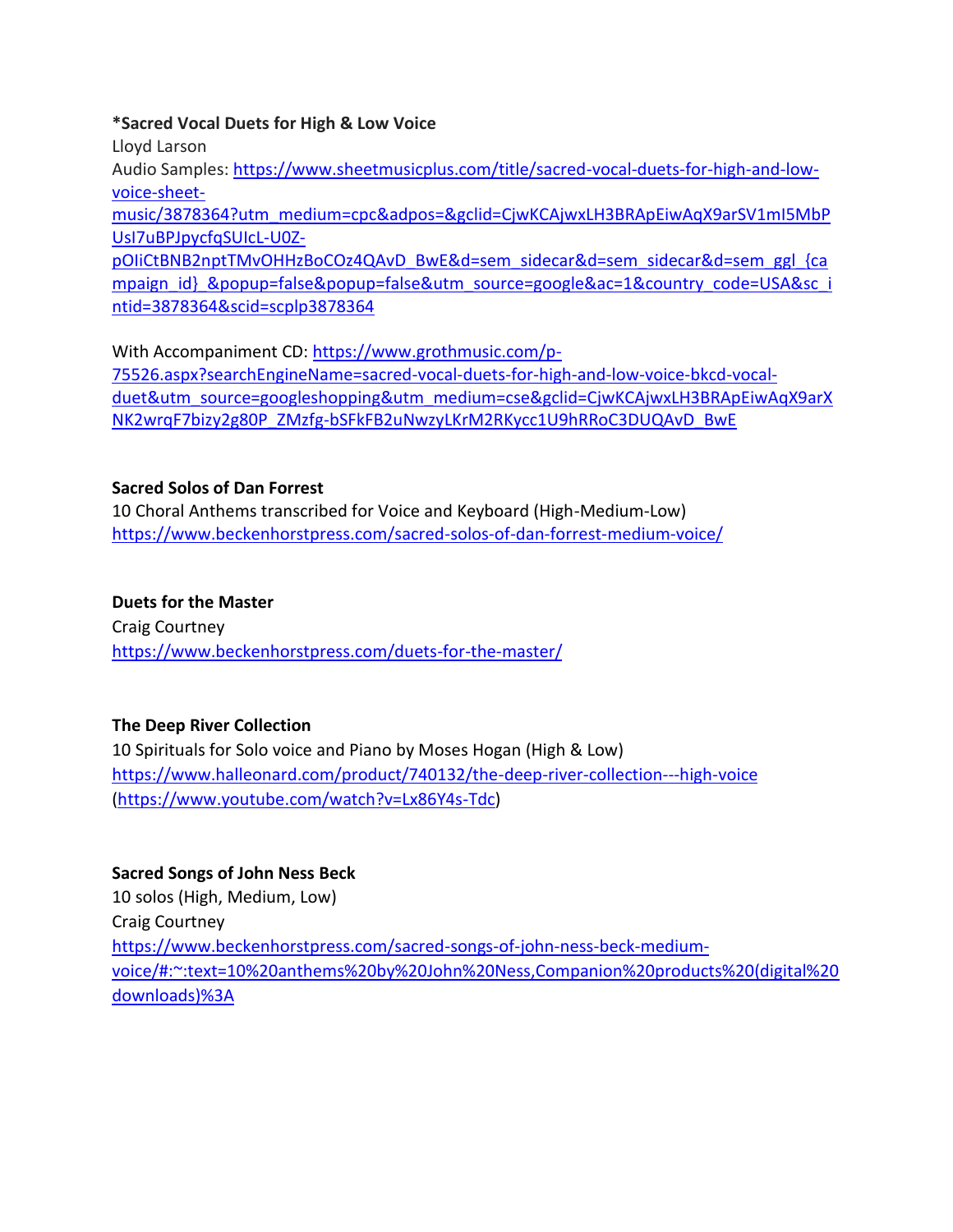**New Songs of Gladness** Vocal Solos for Worship K Lee Scott <https://www.jwpepper.com/New-Songs-of-Gladness/10461860.item#/>

**Oxford Solo Songs Sacred (High – Low)**

16 songs with piano or organ (CD also available) [https://www.sheetmusicplus.com/title/oxford-solo-songs-sacred-sheet](https://www.sheetmusicplus.com/title/oxford-solo-songs-sacred-sheet-music/19468101?d=sem_ggl_Product_DSAs&gclid=Cj0KCQjwoaz3BRDnARIsAF1RfLcPykHxcAKXvTwGrg9wN6NSuiF_3kzOF1ds-8Ob6sxFnw-CNFQMfhMaAreyEALw_wcB)[music/19468101?d=sem\\_ggl\\_Product\\_DSAs&gclid=Cj0KCQjwoaz3BRDnARIsAF1RfLcPykHxcAKX](https://www.sheetmusicplus.com/title/oxford-solo-songs-sacred-sheet-music/19468101?d=sem_ggl_Product_DSAs&gclid=Cj0KCQjwoaz3BRDnARIsAF1RfLcPykHxcAKXvTwGrg9wN6NSuiF_3kzOF1ds-8Ob6sxFnw-CNFQMfhMaAreyEALw_wcB) [vTwGrg9wN6NSuiF\\_3kzOF1ds-8Ob6sxFnw-CNFQMfhMaAreyEALw\\_wcB](https://www.sheetmusicplus.com/title/oxford-solo-songs-sacred-sheet-music/19468101?d=sem_ggl_Product_DSAs&gclid=Cj0KCQjwoaz3BRDnARIsAF1RfLcPykHxcAKXvTwGrg9wN6NSuiF_3kzOF1ds-8Ob6sxFnw-CNFQMfhMaAreyEALw_wcB)

**Sacred Solos of Craig Courtney (High – Medium – Low)** 10 Choral Anthems transcribed <https://www.beckenhorstpress.com/sacred-solos-of-craig-courtney-high-voice/>

## **Keyboard – Piano**

#### **Concordia Piano Prelude Series** based on all the tunes in Lutheran Worship by Tune Name. <https://search.cph.org/search#w=Piano%20Prelude%20Series>

**\*The Quiet Heart** Piano Music for Comfort and Healing Keesecker, Thomas <https://www.morningstarmusic.com/the-quiet-heart-1.html>

**\*Songs to Stir the Soul** Ten Hymn Arrangements for Piano Patterson, Mark [https://www.morningstarmusic.com/catalog/product/view/sku/15-780\\*](https://www.morningstarmusic.com/catalog/product/view/sku/15-780*)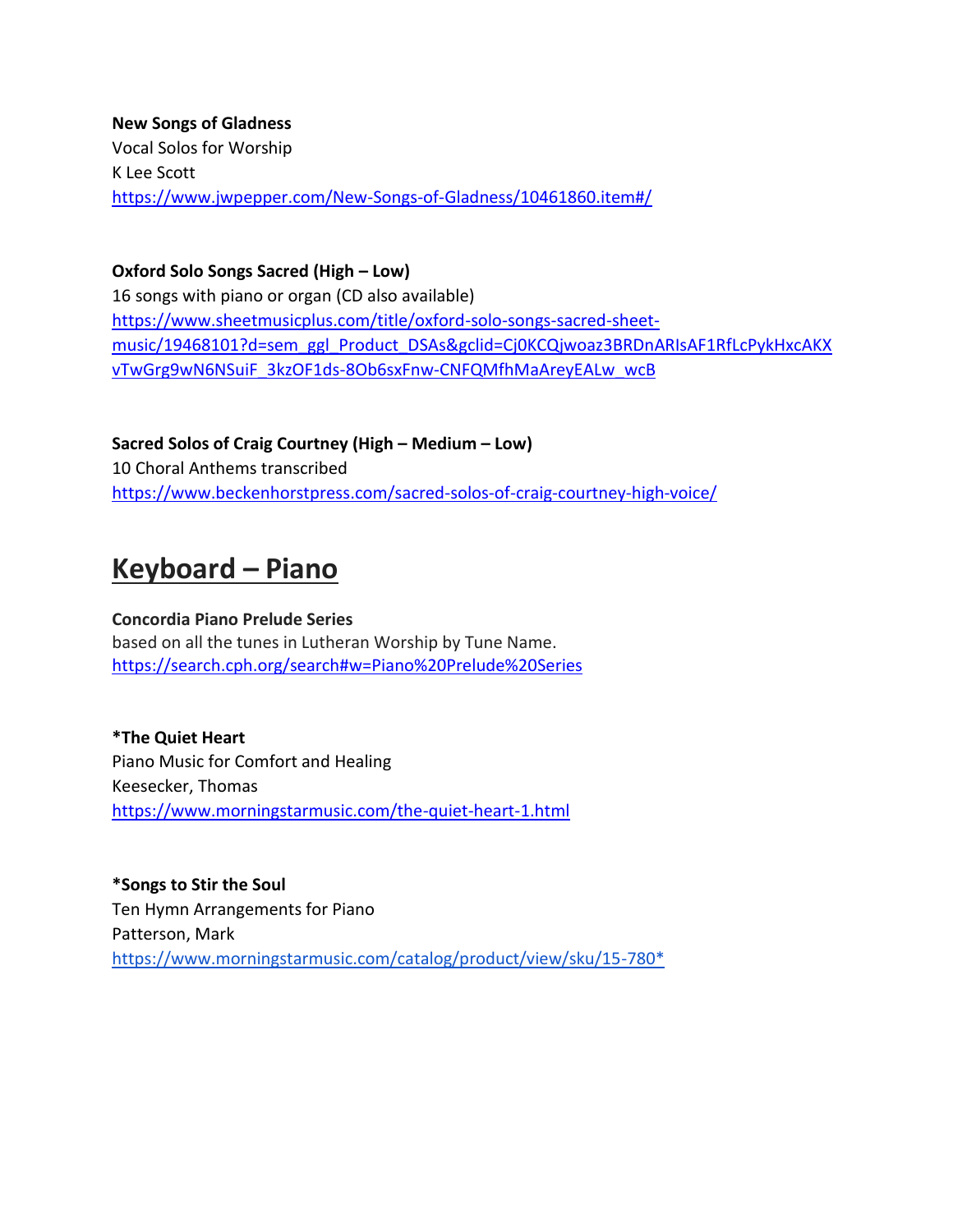# **Keyboard – Organ**

**Arise, Shine**  Clay Christiansen <https://www.morningstarmusic.com/arise-and-shine.html>

**Six Trumpet Voluntaries Quoting Hymns** Franklin Ashdown Top selling organ piece this year. <https://www.morningstarmusic.com/six-trumpet-voluntaries-quoting-hymns.html>

**\*Voluntary on Thaxted** Albert Travis <https://www.morningstarmusic.com/voluntary-on-thaxted-10-363.html>

**Draw Us In** Organ Settings David Lasky <https://www.augsburgfortress.org/store/product/9781506466095/Draw-Us-In-Organ-Settings>

## **Handbell**

**\*Four by Four** (Christmas & General) Piano and Four Ringers Anne Krentz Organ <https://www.augsburgfortress.org/store/search?ss=four+by+four&c=0> [\(https://members.preludemusicplanner.org/Planner?mode=search&t=637280707375198780\)](https://members.preludemusicplanner.org/Planner?mode=search&t=637280707375198780) – for webinar use only

**Hymns for Twelve Bells Series** <https://search.cph.org/search#w=hymns%20for%20twelve%20bells>

**\*Bells & Keys…More or Less** (2 volumes) 1 ½ Octaves w/ opt. keyboard; Sandra Eithun <https://www.choristersguild.org/store/bells-and-keys-more-or-less/5154/>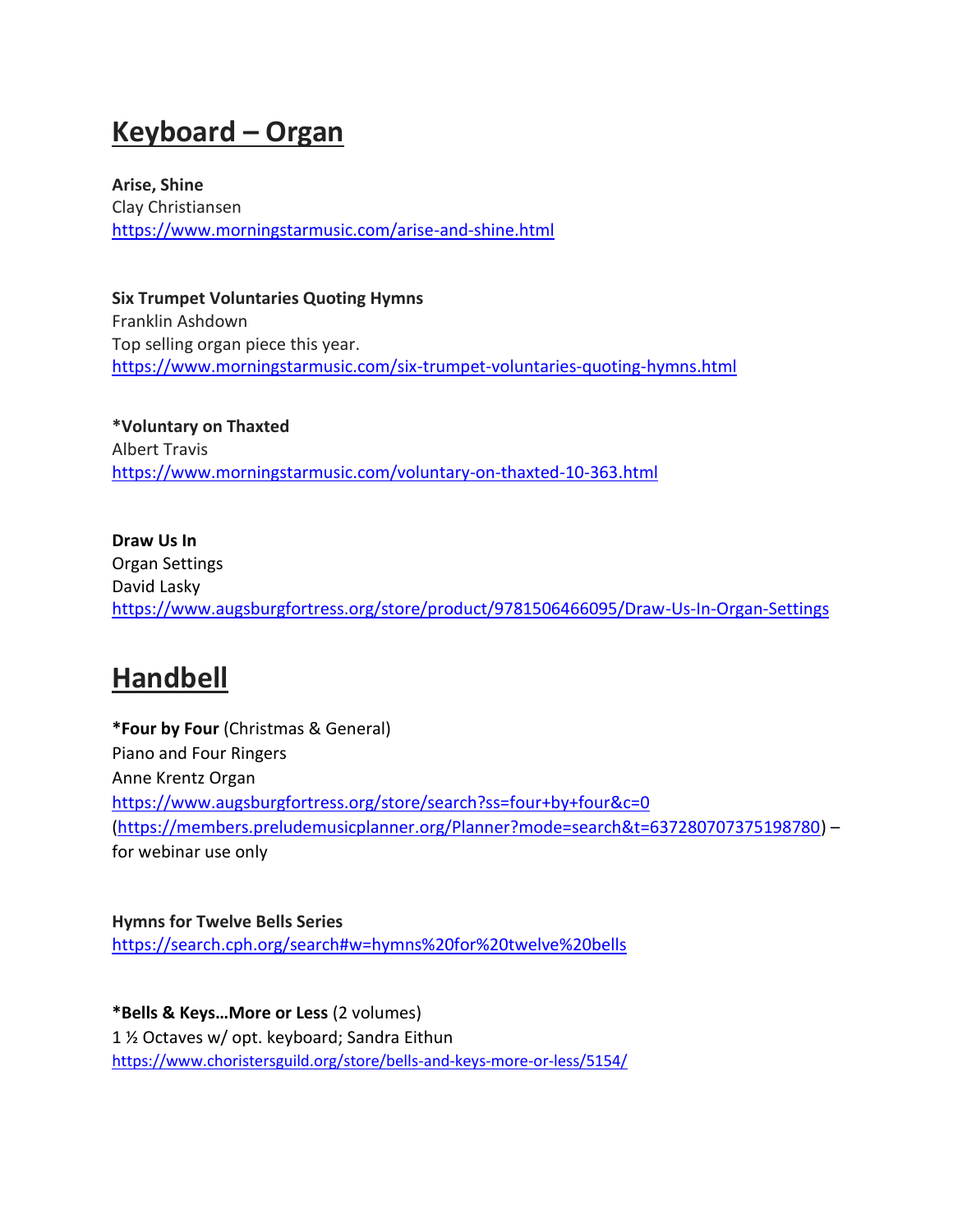**Our God Reigns** (12 bells; F5-C7) w/ opt. keyboard Sandra Eithun <https://www.choristersguild.org/store/cgb1056-our-god-reigns/7616/>

**\*Easy Favorites for the Handbell Soloist** (Vol. 1 & 2) Cathy Moklebust & David Moklebust <https://www.choristersguild.org/store/cgb862-easy-favorites-for-the-handbell-soloist/4928/>

**More Hymns for 3-6 Ringers** (w keyboard Accompaniment) Sandra Eithun <https://www.lorenz.com/handbell/collections/more-hymns-for-three-to-six-ringers>

**All Praise to Thee** Hymn arrangements for 12 bells (3-6 ringers) Jason Krug <https://www.choristersguild.org/store/cgb920-all-praise-to-thee-vol-1/5600/>

**Joyful, Joyful We Adore Thee (8 bells)** Linda Scholes

[https://www.sheetmusicplus.com/title/joyful-joyful-we-adore-thee-digital-sheet](https://www.sheetmusicplus.com/title/joyful-joyful-we-adore-thee-digital-sheet-music/21792022?fbclid=IwAR3o2hu9muHwtKxl7Dxp_3XgzmJ4Q0C7O8pnc8Bhu93XlYKtGXw4hYSNjSI)[music/21792022?fbclid=IwAR3o2hu9muHwtKxl7Dxp\\_3XgzmJ4Q0C7O8pnc8Bhu93XlYKtGXw4hY](https://www.sheetmusicplus.com/title/joyful-joyful-we-adore-thee-digital-sheet-music/21792022?fbclid=IwAR3o2hu9muHwtKxl7Dxp_3XgzmJ4Q0C7O8pnc8Bhu93XlYKtGXw4hYSNjSI) [SNjSI](https://www.sheetmusicplus.com/title/joyful-joyful-we-adore-thee-digital-sheet-music/21792022?fbclid=IwAR3o2hu9muHwtKxl7Dxp_3XgzmJ4Q0C7O8pnc8Bhu93XlYKtGXw4hYSNjSI)

**\*Dona Nobis Pacem** (8 bells) Handbell Solo (or C Instrument) and guitar [Susan T. Nelson](https://www.facebook.com/susan.t.nelson.71?eid=ARBHYZAIzWpZuYEQjiXpap441gKFeK6Jzz1vvM9qM2ICjmWT3VyxKowBoBd2KZcBGI74mkykdPgJBUgK) - Facebook <https://www.facebook.com/susan.t.nelson.71/videos/10223121319327990/>

## **Instrumental**

**\*Joy to the World** Advent & Christmas Duets for C and/or B-flat Instruments Lloyd Larson [https://www.hopepublishing.com/W800\\_JOY\\_TO\\_THE\\_WORLD/](https://www.hopepublishing.com/W800_JOY_TO_THE_WORLD/)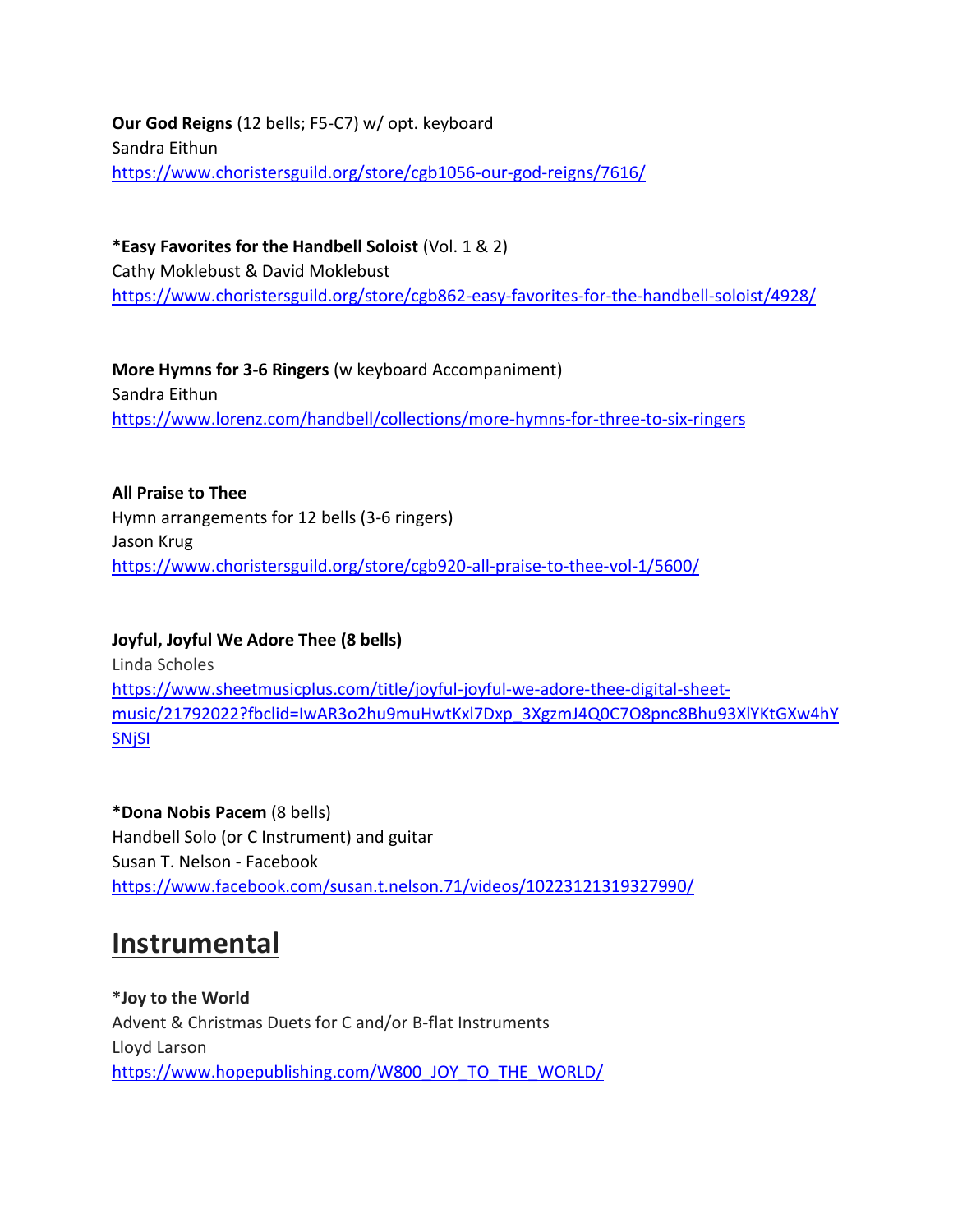#### **Piano Plus**

Hymns for Piano and Treble Instrument (Advent/Christmas) [https://www.augsburgfortress.org/store/product/9780800638542/Piano-Plus-Hymns-for-](https://www.augsburgfortress.org/store/product/9780800638542/Piano-Plus-Hymns-for-Piano-and-Treble-Instrument-Advent-Christmas)[Piano-and-Treble-Instrument-Advent-Christmas](https://www.augsburgfortress.org/store/product/9780800638542/Piano-Plus-Hymns-for-Piano-and-Treble-Instrument-Advent-Christmas)

#### **Piano Plus Through the Year**

Hymns for Piano and Solo Instrument, Volume 2 [https://www.augsburgfortress.org/store/product/9780800663728/Piano-Plus-Volume-2-](https://www.augsburgfortress.org/store/product/9780800663728/Piano-Plus-Volume-2-Hymns-for-Piano-and-Solo-Instrument) [Hymns-for-Piano-and-Solo-Instrument](https://www.augsburgfortress.org/store/product/9780800663728/Piano-Plus-Volume-2-Hymns-for-Piano-and-Solo-Instrument)

#### **Woven Together**

Reflections & Intonations for Piano & Solo Instrument Anne Krentz Organ [https://www.augsburgfortress.org/store/product/9780800658168/Woven-Together-](https://www.augsburgfortress.org/store/product/9780800658168/Woven-Together-Reflections-for-Piano-and-Solo-Instrument)[Reflections-for-Piano-and-Solo-Instrument](https://www.augsburgfortress.org/store/product/9780800658168/Woven-Together-Reflections-for-Piano-and-Solo-Instrument)

**Woven Together, Volume 2** (Single Composition on each tune, no intonation) <https://www.augsburgfortress.org/store/product/9780800677664/Woven-Together-Volume-2>

## **Advent Reflections for Piano and Solo Instrument**

Anne Krentz Organ [https://www.augsburgfortress.org/store/product/3493/Advent-Reflections-For-Piano-and-](https://www.augsburgfortress.org/store/product/3493/Advent-Reflections-For-Piano-and-Solo-Instrument?c=254002)[Solo-Instrument?c=254002](https://www.augsburgfortress.org/store/product/3493/Advent-Reflections-For-Piano-and-Solo-Instrument?c=254002)

#### **Gathering Music for Advent**

Processional/Preludes for 2 Instruments and Keyboard Jeremy Young <https://www.sheetmusicplus.com/title/gathering-music-for-advent-sheet-music/17199852>

**Organ Plus One: Hymn Preludes for Organ and Solo Instrument** David Cherwien [https://www.augsburgfortress.org/store/product/9780800656188/Organ-Plus-One-Hymn-](https://www.augsburgfortress.org/store/product/9780800656188/Organ-Plus-One-Hymn-Preludes-for-Organ-and-a-Solo-Instrument)[Preludes-for-Organ-and-a-Solo-Instrument](https://www.augsburgfortress.org/store/product/9780800656188/Organ-Plus-One-Hymn-Preludes-for-Organ-and-a-Solo-Instrument)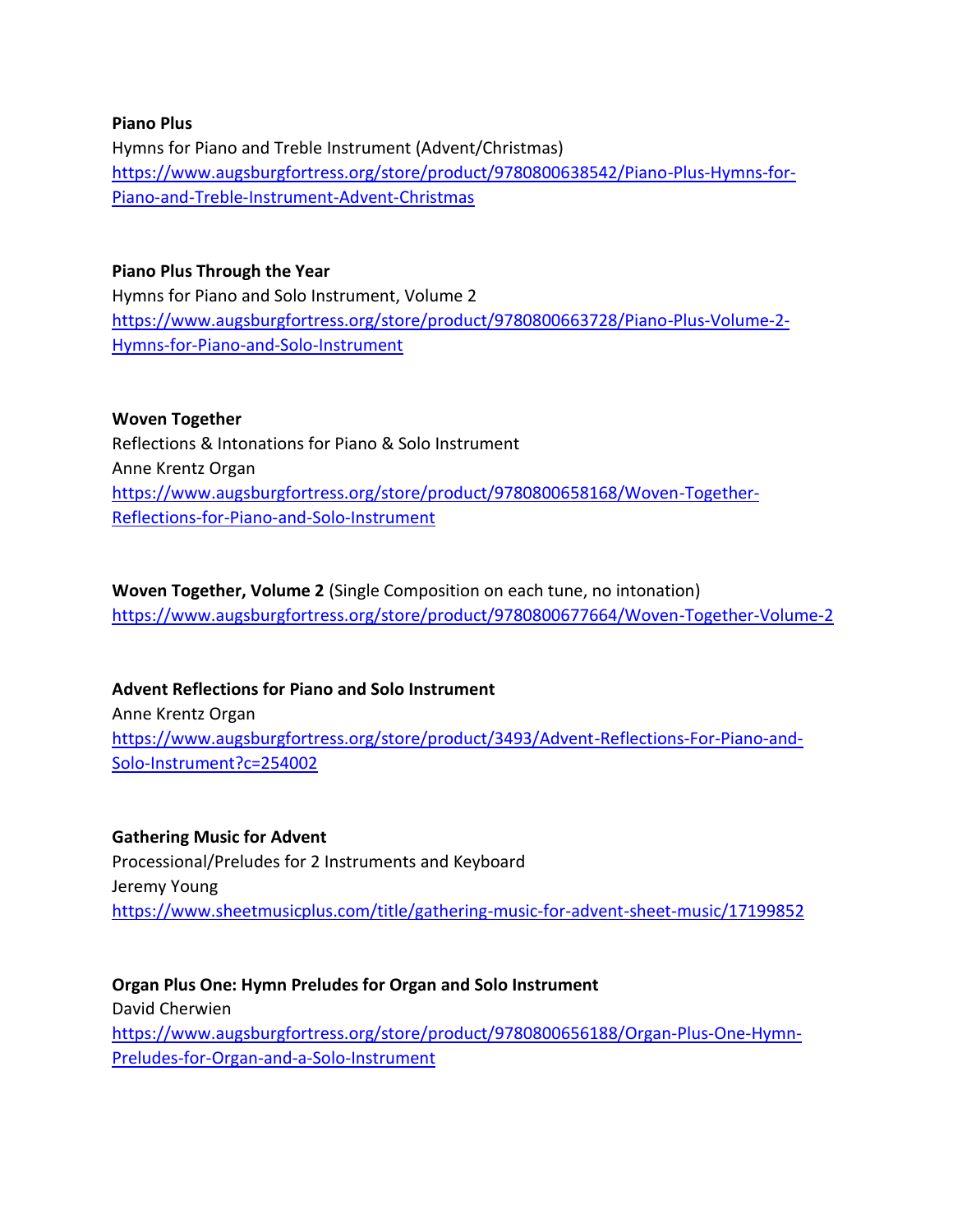**Organ Plus, Vol. 2**

David Cherwien

[https://www.augsburgfortress.org/store/product/9780800678548/Organ-Plus-Volume-2-](https://www.augsburgfortress.org/store/product/9780800678548/Organ-Plus-Volume-2-Hymn-Preludes-for-Organ-and-Instruments) [Hymn-Preludes-for-Organ-and-Instruments](https://www.augsburgfortress.org/store/product/9780800678548/Organ-Plus-Volume-2-Hymn-Preludes-for-Organ-and-Instruments)

**\*Trumpet Tune in G** Solo Trumpet & Organ OR Organ Solo Jeremy Bankson <https://www.morningstarmusic.com/trumpet-tune-in-g-bankson-jeremy-trumpet.html>

**\*10 Hymn Accompaniments for Trumpet and Organ** Roy Guenther <https://www.morningstarmusic.com/10-hymn-accompaniments-for-trumpet-and-organ.html>

**Oh, How Joyfully** Carols from Austria and Germany for Flute and Keyboard Robert Powell [https://www.augsburgfortress.org/store/product/9781506466118/Oh-How-Joyfully-Carols](https://www.augsburgfortress.org/store/product/9781506466118/Oh-How-Joyfully-Carols-from-Austria-and-Germany-for-Flute-and-Keyboard)[from-Austria-and-Germany-for-Flute-and-Keyboard](https://www.augsburgfortress.org/store/product/9781506466118/Oh-How-Joyfully-Carols-from-Austria-and-Germany-for-Flute-and-Keyboard)

## **Drumming**

**\*All Hands In!** Drumming the Biblical Narrative Brian Hehn & Mark Burrows [https://www.choristersguild.org/store/cgbk70-all-hands-in-drumming-the-biblical](https://www.choristersguild.org/store/cgbk70-all-hands-in-drumming-the-biblical-narrative/6012/)[narrative/6012/](https://www.choristersguild.org/store/cgbk70-all-hands-in-drumming-the-biblical-narrative/6012/)

**All Hands In! Volume 2** Bible Story Percussion Grooves and Drum Circle Activities <https://www.choristersguild.org/store/cgbk76-all-hands-in-volume-ii/8138/>

**\*Jumbie Jams & Music** Songs of Faith for Steel Drum and other instruments (Free download play-along audio tracks) Arr. Guy George <https://www.panyard.com/>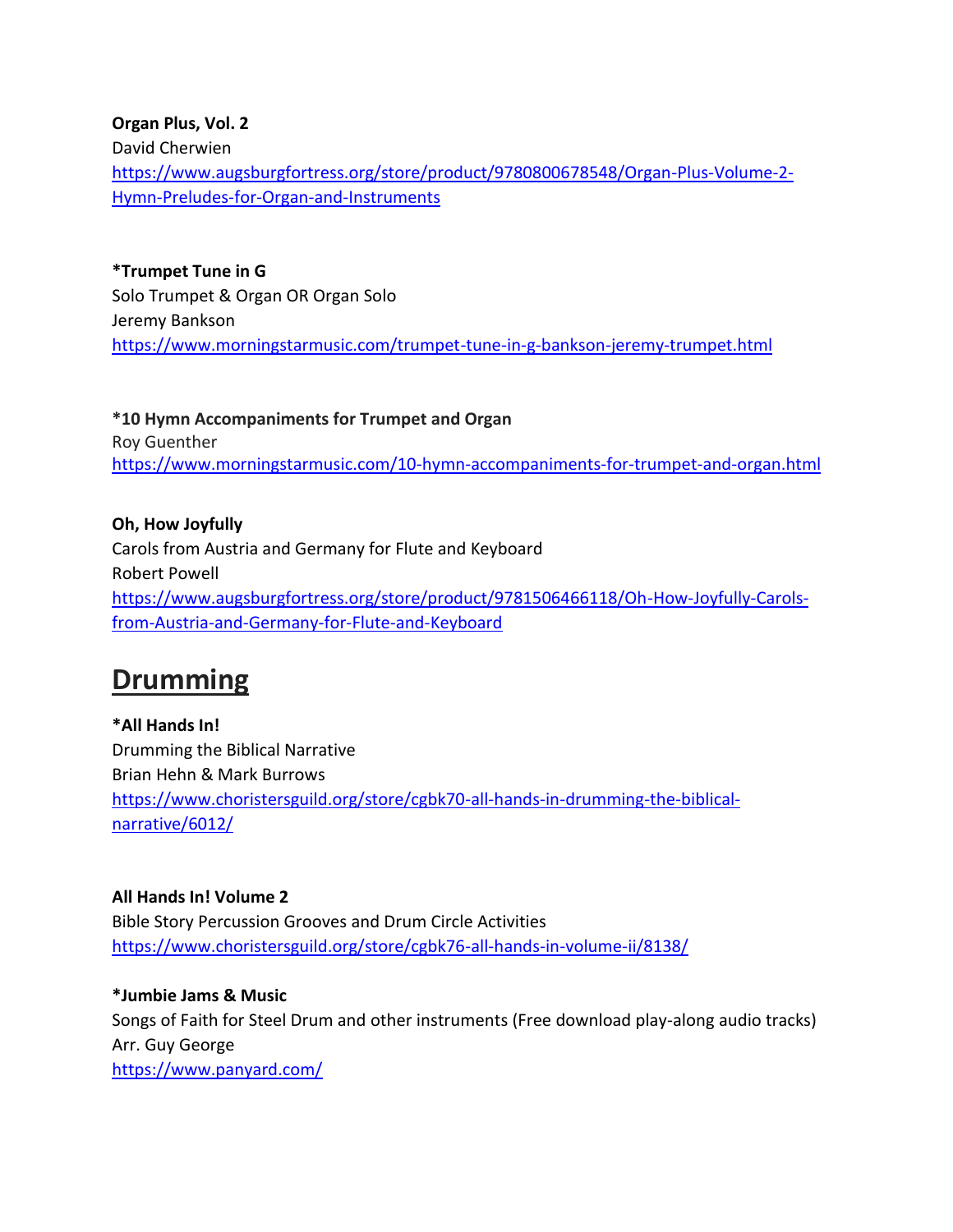# **Congregational Song**

#### **\*All Creation Sings Preview:**

https://www.augsburgfortress.org/promos/all-creation-sings/

*-Two liturgies of Holy Communion with new musical settings -A Service of Word and Prayer designed especially for contemplative worship -More than fifty new prayers and liturgical forms for diverse occasions and circumstances*

*-Approximately 200 hymns and songs, many of them newly created over the last fifteen years, supporting the church year and a wide range of topics*

*-Hand in hand with Evangelical Lutheran Worship, this supplement invites us to expand our prayer and song, joining our voices with the praise, and sighs, of the whole creation God so marvelously made.*

Sampler: https://ms.augsburgfortress.org/downloads/9781506449616%20Preview.pdf Hymn List:

https://ms.augsburgfortress.org/downloads/9781506449616%20ACS\_Full\_Hymn\_List.pdf

## **Healing Leaves of Grace: A Thomas Pavlechko Hymnary**

by Thomas Pavlechko

https://www.augsburgfortress.org/store/product/9781506454979/Healing-Leaves-of-Grace-A-Thomas-Pavlechko-Hymnary

**Hymns for Healing** (Digital release by GIA)

*When we feel the world around us has erupted into chaos, we must look to Christ's teachings, guiding us to protect and support the infirm, the abused, the forgotten, the lonely, and the unjustly persecuted. Though it is a small gesture, GIA would like to offer support in the way we know best – through music.*

*The hymns and songs that follow are available here for free download through September 1, 2020. We realize that this gesture can only hope to offer a small measure of comfort. However, we also know that music and the poetry of certain texts can help us pray. It is our hope that these songs will help you process all that is happening and begin to heal the wounds within.*

https://interlude.giamusic.com/hymns-for-healing-2/

**\*There Is One Among Us** Shorter Songs for Worship John Bell https://www.giamusic.com/store/resource/there-is-one-among-us-recording-cd460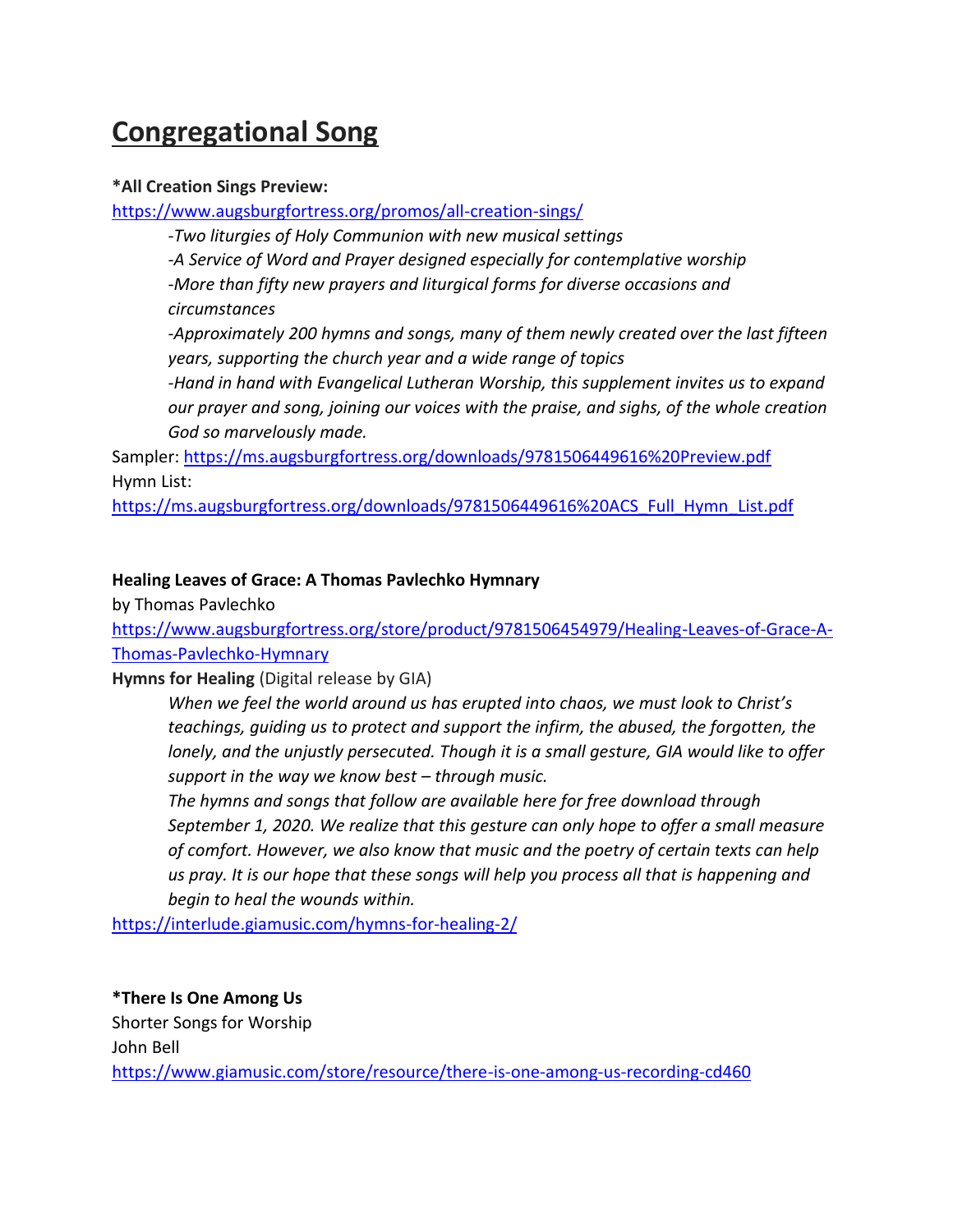**Come All You People** Shorter Songs for Worship John Bell https://www.giamusic.com/store/resource/come-all-you-people-print-g4391

#### **A New Metrical Psalter**

Christopher Webber

*Psalm paraphrases in verse form with suggested familiar tunes for singing in Short Meter, Common Meter and Long Meter for the appointed psalms for the Book of Common Prayer lectionary. Includes Canticles and Invitatories for the Daily Office for both Rite I and Rite II.*

*Please note: This is the version based on the Book of Common Prayer Lectionary and originally published in 1986. A new version for the Revised Common Lectionary is now available.*

https://www.amazon.com/New-Metrical-Psalter-Christopher-Webber/dp/089869132X

## **Books to Add to Your Collection**

#### **\*Sing with All the People of God: A Handbook for Church Musicians**

Chad Fothergill

*Sing with all the People of God by Chad Fothergill will be especially valuable for church musicians as well as pastors and other rostered leaders. It addresses topics such as skillful preparation, planning, and leadership of assembly song, working with volunteer musicians and staff, navigating questions of musical style, and more.*

https://www.augsburgfortress.org/store/productgroup/1925/Sing-with-All-the-People-of-God

**O Blessed Spring Come, Beloved of the Maker Peace, Be Still** Susan Cherwien https://www.augsburgfortress.org/store/search?ss=susan+palo+cherwien&c=0